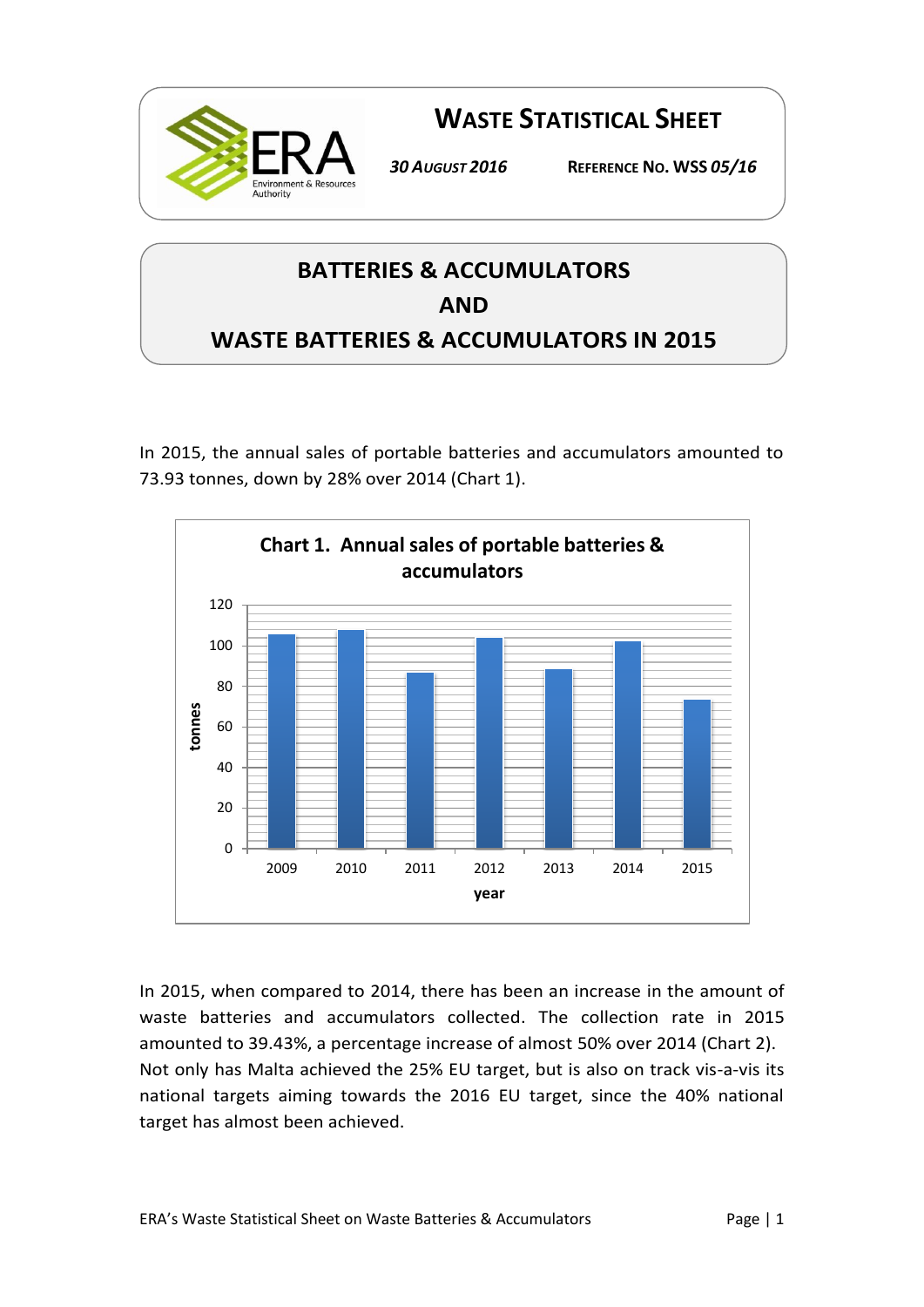

In 2015, all waste batteries and accumulators were exported abroad for treatment. The lead-acid waste batteries and accumulators exported for further treatment amounted to 1952.87 tonnes, an increase of approximately 68% when compared to 2014 (Chart 3). For 2015, the achieved Recycling Efficiency was 78.85%, with a rate of recycling content for Pb of 90.91%.